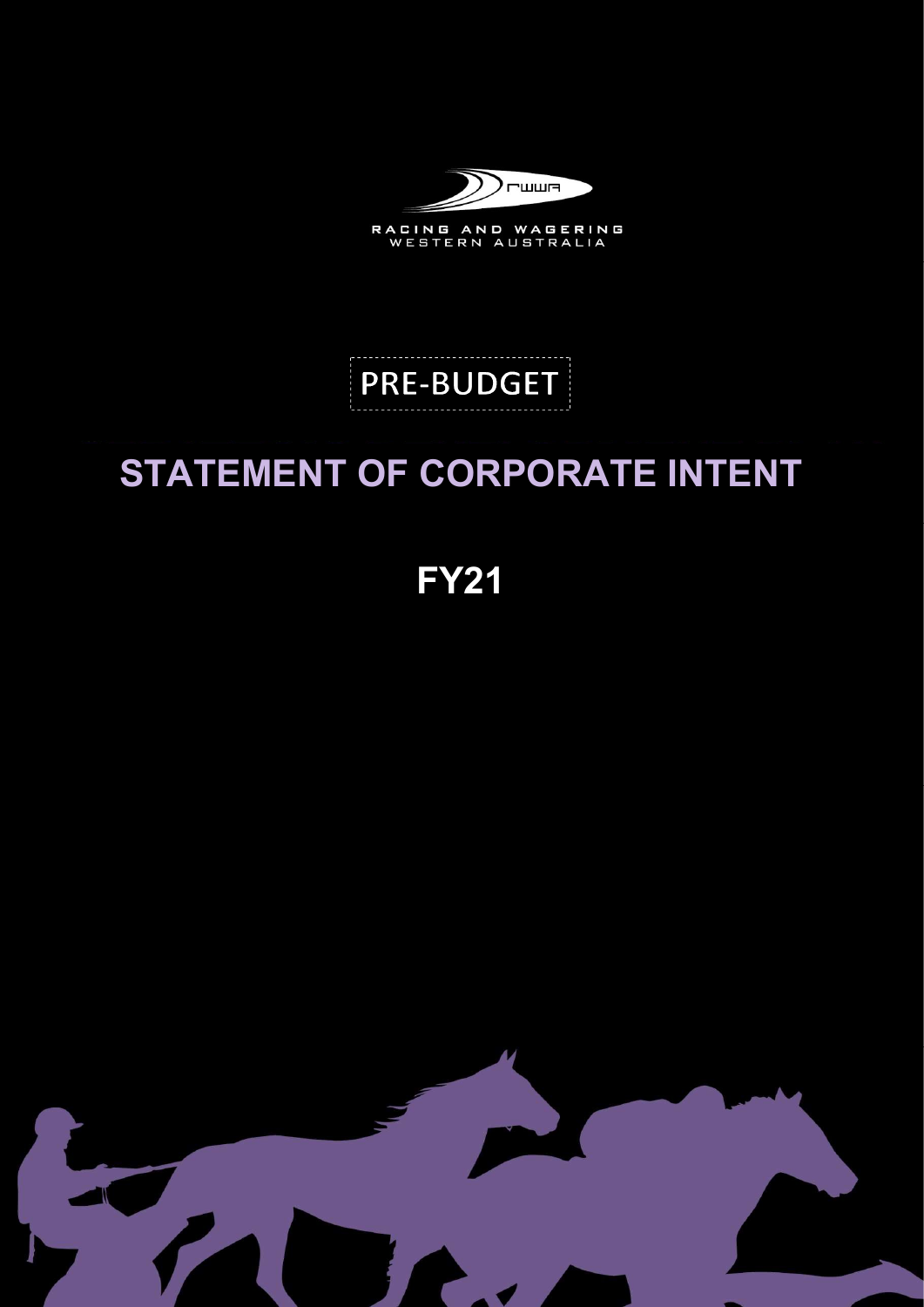### Racing and Wagering Western Australia 14 Hasler Road OSBORNE PARK WA 6017 T: (08) 9445 5333 F: (08) 9244 5914 www.rwwa.com.au

#### TABLE OF CONTENTS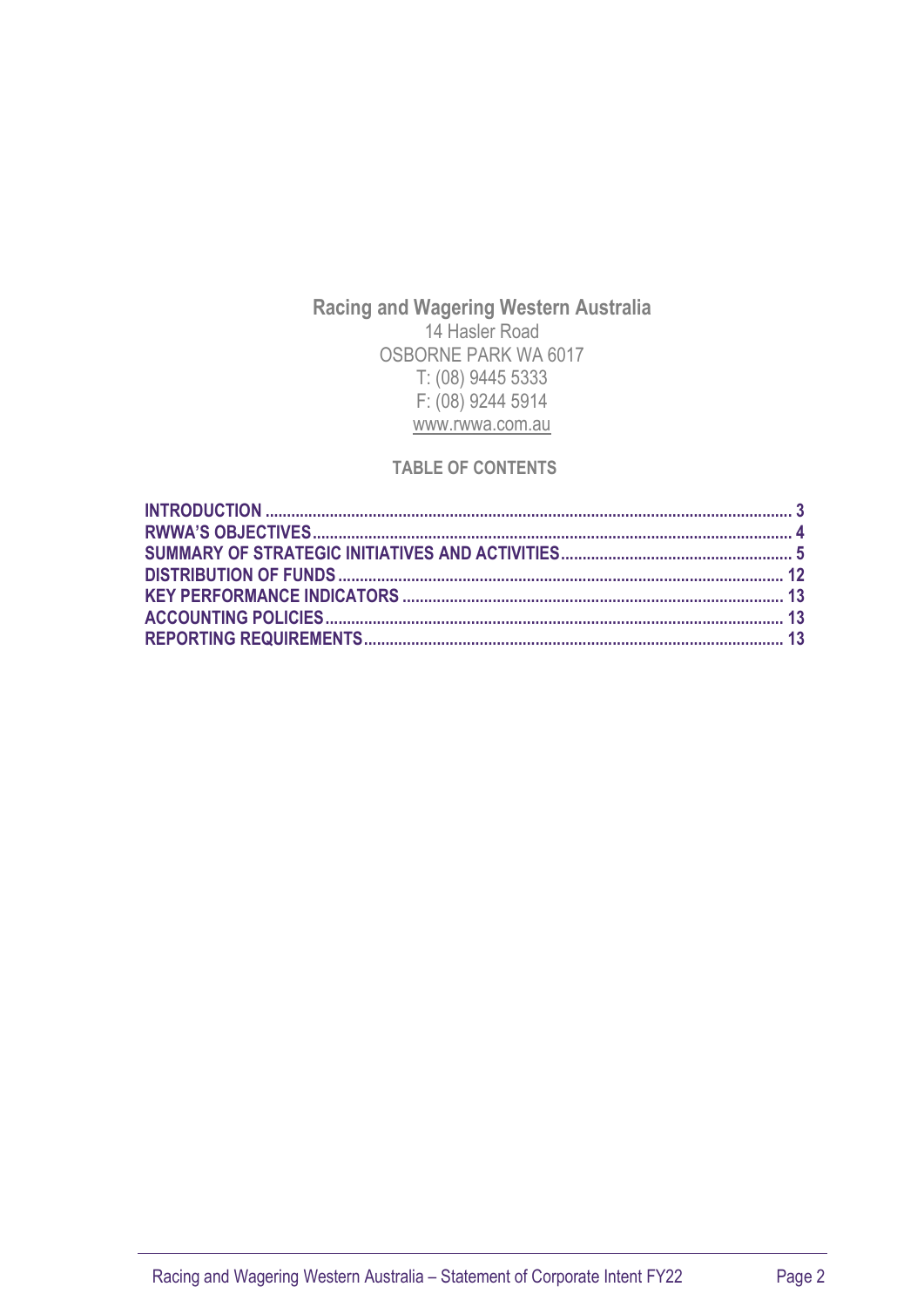## INTRODUCTION

Racing and Wagering Western Australia (RWWA) was established on August 1, 2003. RWWA's charter under the Racing and Wagering Western Australia Act 2003 is to foster development, promote the welfare and ensure the integrity of metropolitan and country thoroughbred, harness and greyhound racing in the interests of the long-term viability of the racing industry in Western Australia.

Section S77(1) of the Racing and Wagering Western Australia Act 2003 requires RWWA to produce a Statement of Corporate Intent (SCI) that is consistent with Strategic Development Plan which in this instance reflects the 2021-22 financial year and in particular sets out RWWA's objectives, main undertakings for the year, the nature and scope of the functions proposed to be performed, performance targets and accounting policies. The Strategic Development Plan was submitted to the Minister in March 2021.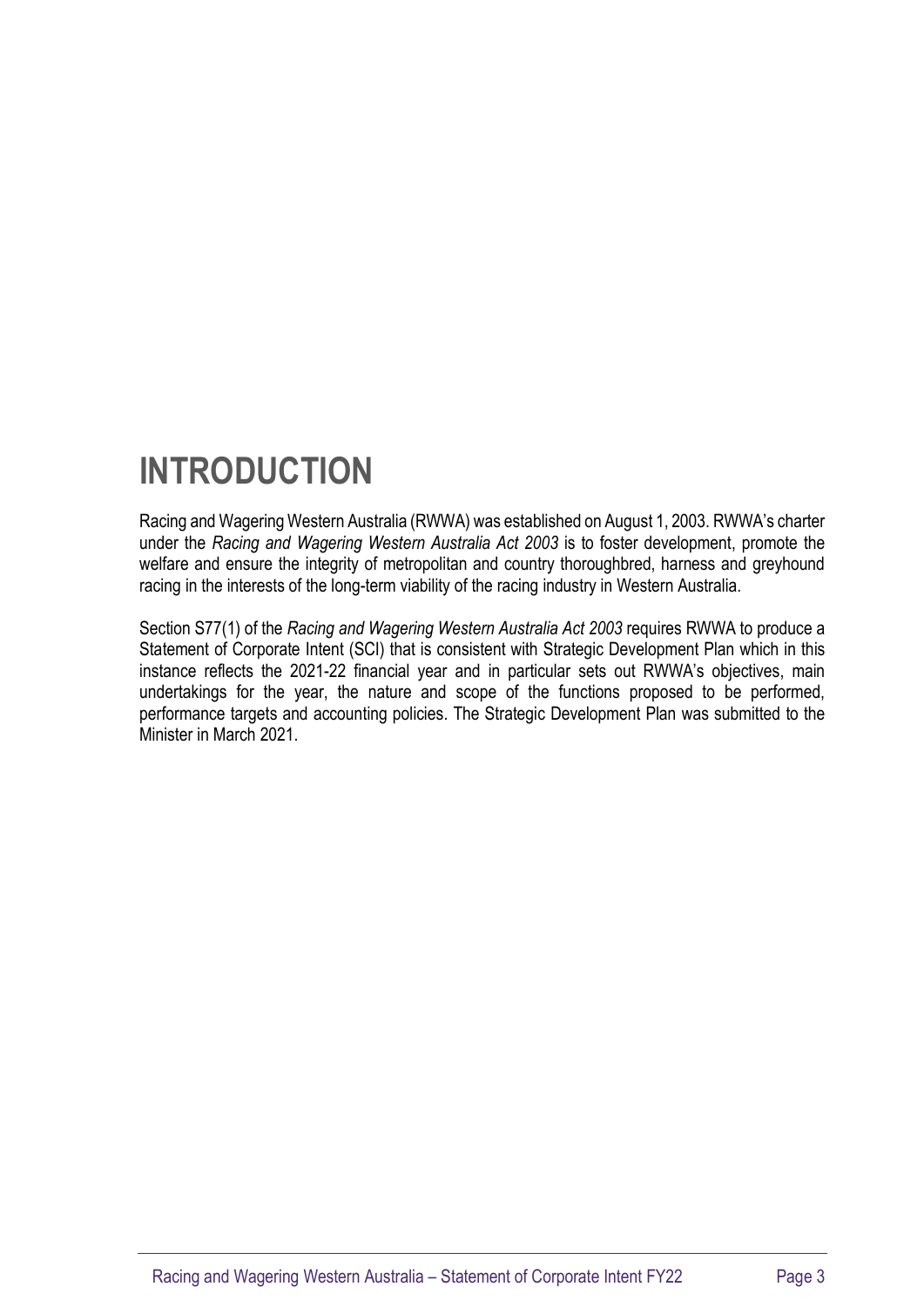## RWWA'S OBJECTIVES

RWWA's objectives are set out in our "Clear line of sight". The Clear line of sight aligns the strategic issues to address our strategic challenges with our cultural enablers that together will ensure we continue to achieve our vision and purpose.

The strategic priorities are as follows;

#### **FOCUS AREAS GOALS** Maximising wagering revenue RWWA maintains a strong emphasis on the following strategic focus areas in the context of achievement of Grow returns to Western Australian the organisation's stated purpose, vision and values: racing industry **Customer Experience** . Increase the relevance of racing in Create and lead the best customer experience for Western Australia wagering and racing customers. . Uphold the highest standard of **Employee Experience** animal welfare Continue to improve staff engagement and build a • Strengthen the integrity of racing in high performing workforce.

#### **Ways of Working**

Develop new ways of working to be more competitive and efficient in the marketplace.

- Western Australia
- Enhance employee experience  $\tilde{\bullet}$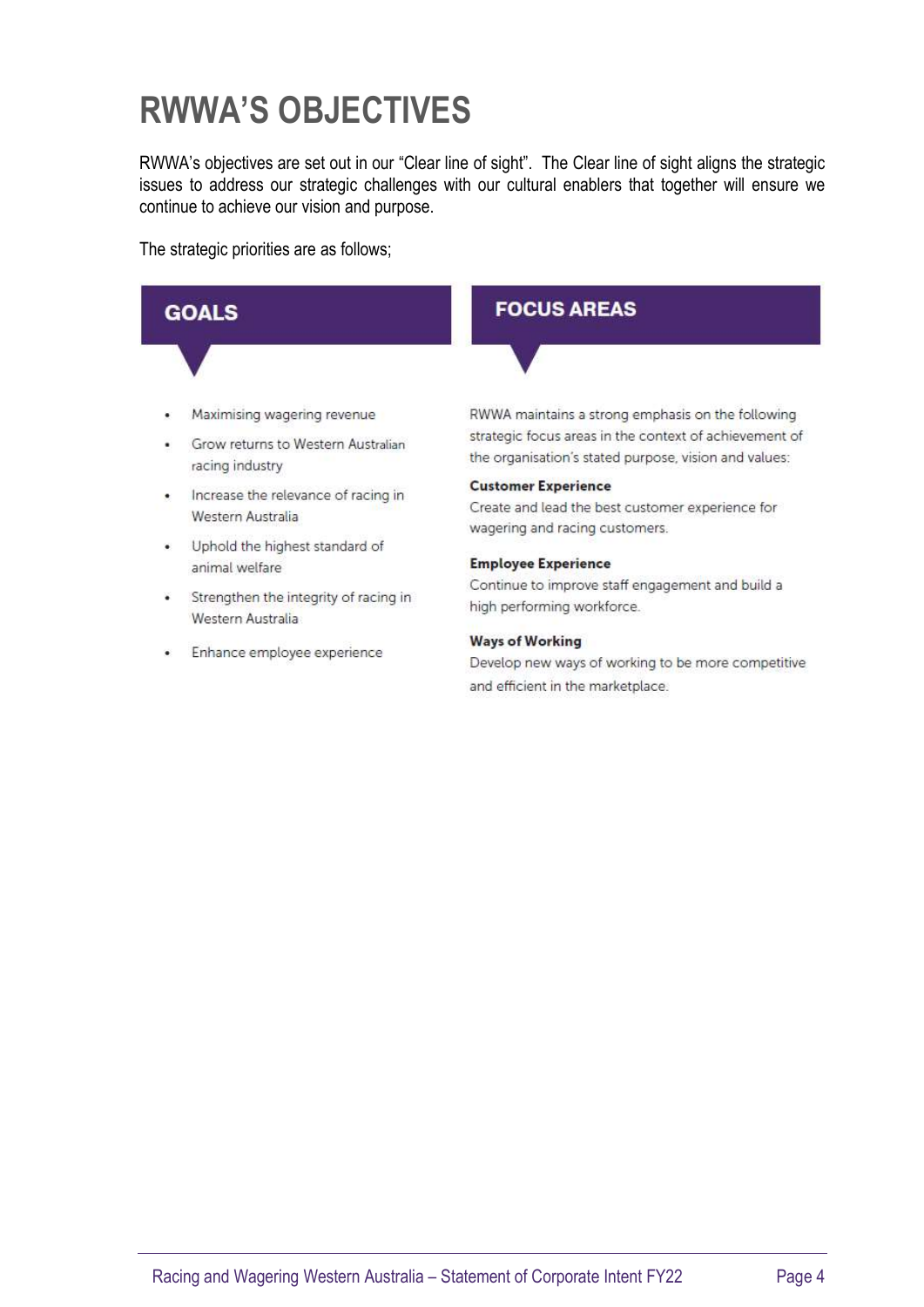## SUMMARY OF STRATEGIC INITIATIVES AND **ACTIVITIES**

RWWA will continue to focus strongly on customer strategies to deliver wagering growth and has a coordinated set of initiatives to achieve them.

A key part of RWWA's purpose in providing a sustainable future for the WA racing industry is to ensure sustainable growth in funding, recognising that the racing industry nationally is becoming increasingly competitive, as racing bodies chase the income and sponsorship that accrues to quality and competitive racing products.

### WAGERING

Critical to RWWA's success in delivering on its purpose is how successfully it chooses initiatives to invest in, and how quickly and cost effectively it is able to implement those initiatives that will deliver the best returns for the industry. In addition to maximising its revenue from wagering, RWWA is constantly looking for innovative ways to reduce costs without impacting its revenue objectives. The key challenges that RWWA faces and the strategies that are being implemented are described below:

#### Customer Acquisition

The implementation of RWWA's strategy is underpinned by customer led teams who put our stakeholders at the heart of our decision making. In addition, measurement of our performance and alignment of KPIs supports the business to achieve its growth aspirations i.e. acquisition, retention, turnover and profit, and enables RWWA to maintain focus on areas that have a positive impact on the customer. TABtouch is competitive in the online market offering a strong racing experience and full range of sports.

#### Customer Experience

The number of RWWA customers wagering by mobile device is forecast to grow by approximately 23% in FY21 due to a significant shift from traditional retail channels driven by the pandemic and targeted investment in digital platforms. The increase in digital betting enables TABtouch to deliver more services to customers directly, enhancing the customer experience and lowering capital spend in retail.

The TABtouch mobile channel has a considerable growth opportunity, hence, a product management approach has been adopted to ensure the customer experience evolves.

The retail TAB channel is forecast to contribute a greater percentage of RWWA's core wagering turnover (excluding VIP turnover) in FY21.

Considering the relatively low return on investment from retail TAB initiatives, RWWA's primary focus is on the digital environment. The continued establishment of new service level 2 (SL2) and service level 3 (SL3) PubTAB agencies requires a nominal level of capital over the term with very positive return on investment.

RWWA is investing in new customer facing NEO betting terminals that are required to replace an aging fleet of Amtote terminals. This will improve the retail customer experience whilst supporting the establishment of new SL2 and SL3 agencies.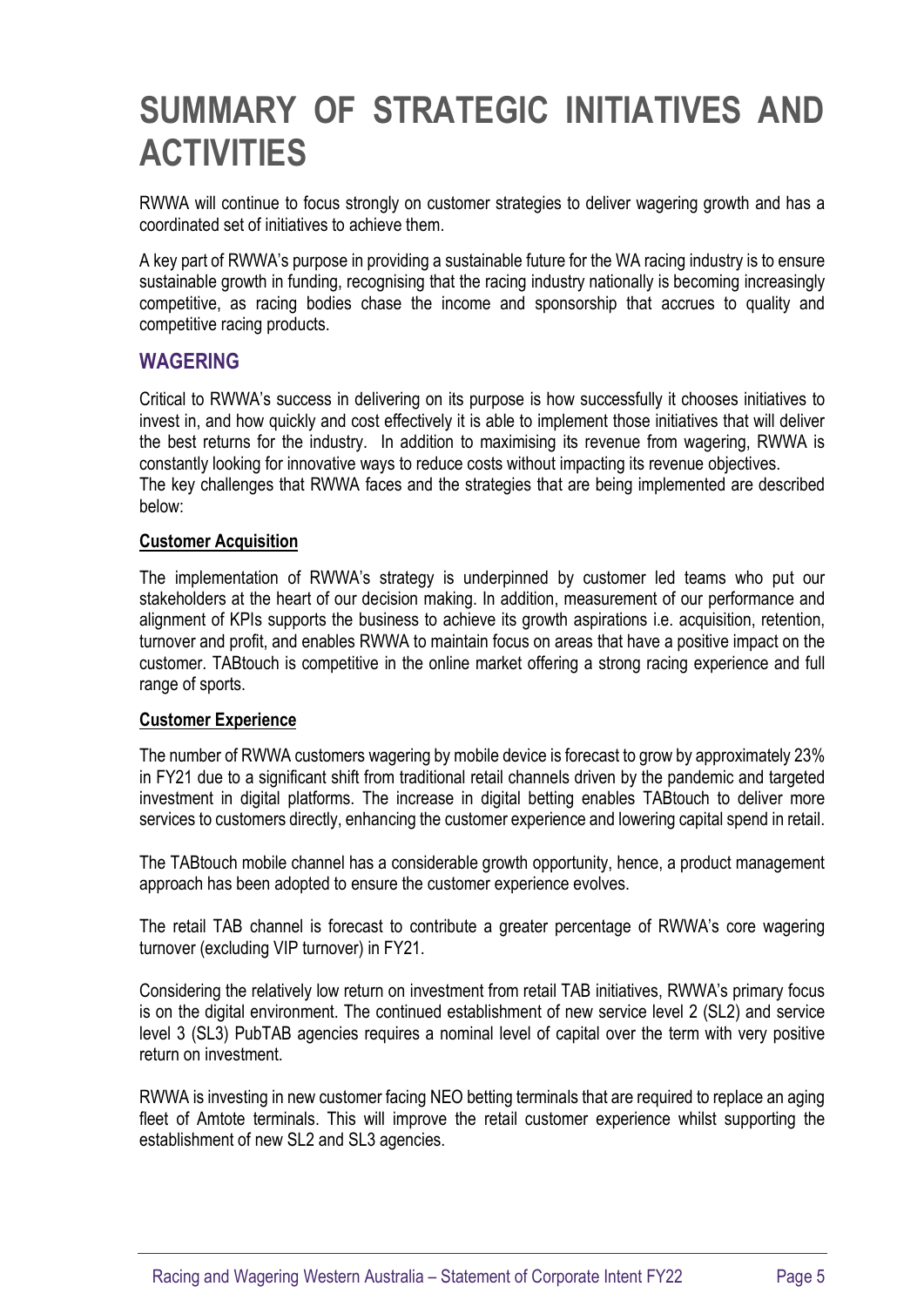### RACING

RWWA distributes funds to the racing industry using a structured framework called the distribution model, supported by a distribution funding policy for each racing code. This model includes the distribution of profits from the operations of the WA TAB along with racing bets levy receipts and funds from WA betting tax to clubs in accordance with the legislative requirements.

During FY20, in conjunction with the industry-nominated consultative groups, RWWA continued to refresh the strategic plans for all three racing codes. Reviews of these plans together with the distribution model funding framework are conducted annually to complement each code's strategic direction for the industry. All three code plans provide a focus on driving improved commercial performance, greater sustainability and ensuring the long-term positive future for all sectors of the Western Australian racing industry.

The strategic plans and ongoing revision of the distribution model consider the independent nature of the individual codes, each having quite different requirements. These include unique participant and wagering customer attractions, upon which their future viability is dependent.

#### Participation in the Western Australia Racing Industry

RWWA encourages participation in the racing industry via sustainable base stake levels and attractive feature race prizemoney that provide an aspirational level of racing within the State and relevance at a national level. Stakes funding and other payments to participants such as breeding scheme bonuses, rider/driver fees and unplaced subsidies to owners and trainers, supports industry participants across the three codes. Local breeding schemes for each code are integral to supporting the breeding industry and ensuring a supply of animals into the racing population each year while also contributing to the state domestic product.

A concerted focus on ownership acquisition and retention, particularly through syndication, forms a key focus of the strategic plans for each of the racing codes, along with promotion of participation broadly. RWWA is providing training and sustaining employment across a wide variety of occupations. This actively creates career paths in administration, judging, stewarding and other official roles as well as apprentice jockey development.

#### Quality of the Racing Product in Western Australia

RWWA's strategies for and funding of the local industry aims to increase the quality of product emanating from the local breeding industry. Our strong reputation in terms of integrity promotes a strong ownership base and ensures that the WA racing industry has a sound foundation for driving increased performance across all breeding, training, animal welfare, club and punter segments.

Ongoing support of structured industry training and accreditation programs for participants further enhances racing in WA from an industry employment perspective. Initiatives across all three codes for breeding schemes encourages investment, employment and interest in the breeding and animal rearing sectors.

Optimising field sizes and time slots continues to be a key area of focus within the strategic plans as traditional revenue streams (i.e. on-course wagering, which has a direct benefit to clubs) are further challenged, while growing revenue streams (i.e. racing bets levy and international rights revenue) provide opportunity. With local horse populations in both equine codes under pressure, the volume of racing in WA is subject to scrutiny. RWWA is working with industry (via the strategic plans) to determine optimal volume levels from the perspectives of wagering maximisation, opportunity to race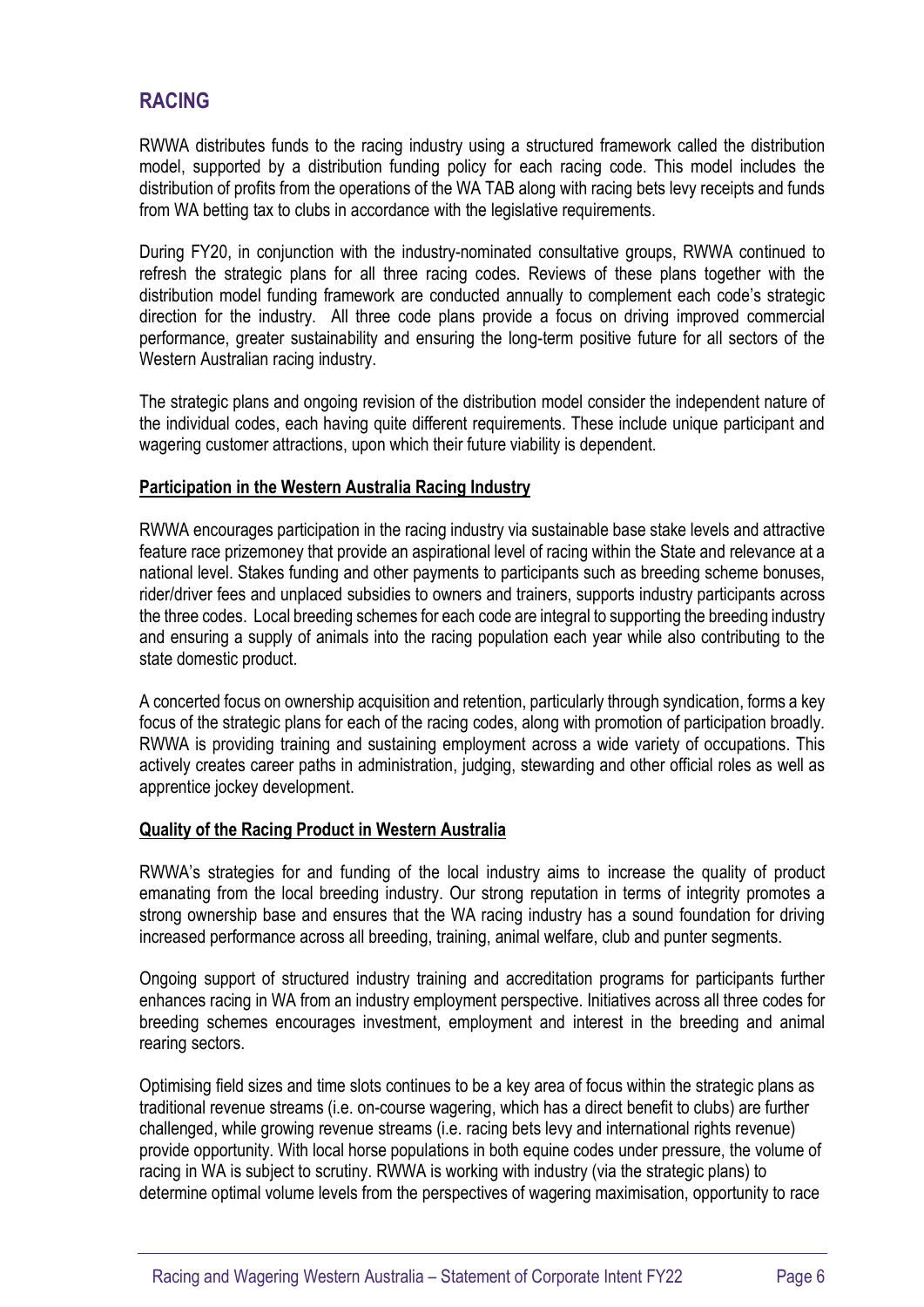and capacity to populate full fields. While harness and thoroughbred race meetings are expected to remain consistent, greyhound racing has been expanded to a seventh meeting each week.

A fundamental focus on welfare and integrity dominates the strategic plan for all racing codes, with rehoming expectations considered as part of the assessment of any increase in the volume of race meetings.

#### Efficiency of RWWA Racing Model

RWWA consults widely with industry stakeholders, and in particular with race clubs, on a regular basis. It is evident that many of the racing clubs are becoming increasingly reliant on RWWA for financial support and assistance with administrative requirements, occupational safety and health (OSH) and in some cases, financial management.

The role of the racing clubs is to "event manage" their race meetings. That is, to:

- Advertise, promote and provide race meetings that attract on-course attendees;
- Conduct betting activity at their own meetings; and
- Generate on-course revenue from gate receipts, food and beverage, on-course totalisator operations, hospitality, functions and sponsorship.

With increasing competition from other wagering operators and entertainment options, attaining optimum profitable results in these areas of income is becoming increasingly difficult.

In light of the challenges at the club level, the RWWA Board and management are focused on sustaining the viability of clubs as a key strategic issue. Clubs are benefiting from technology to identify bets placed via the TABtouch app on mobile devices allowing a commission on these bets to be paid to the club conducting the race meetings. Many clubs are also benefiting from trailing commissions paid on wagering conducted via TABtouch accounts owned by club members and via new accounts opened on-course.

RWWA remains committed to pursuing efficiency and improvements to the racing model across the racing industry through industry associations and discussions with the clubs. This is being addressed by:

- Regular communication to regional and metropolitan stakeholders;
- Discussing key funding initiatives;
- Utilising RWWA's trading trends, race programming and wagering activity; and
- Communication through its official publications distributed to the industry.

#### Delivering on our Purpose

#### RWWA's purpose is to "Provide a sustainable future for the Western Australian racing industry".

RWWA remains committed to the continued sustainability of the racing industry and longer-term viability of those who participate. RWWA has focused on minimising costs of its operations and maximising returns from its parimutuel and fixed odds wagering to deliver growth to meet its goals and objectives. Distribution and subsidies funding to the racing industry in FY22 are forecast to increase by \$6.7M.

Going forward, both the strategic plans and distribution model equip the industry with proactive and targeted strategies to defend against threats and unforeseen conditions confronting the racing industry.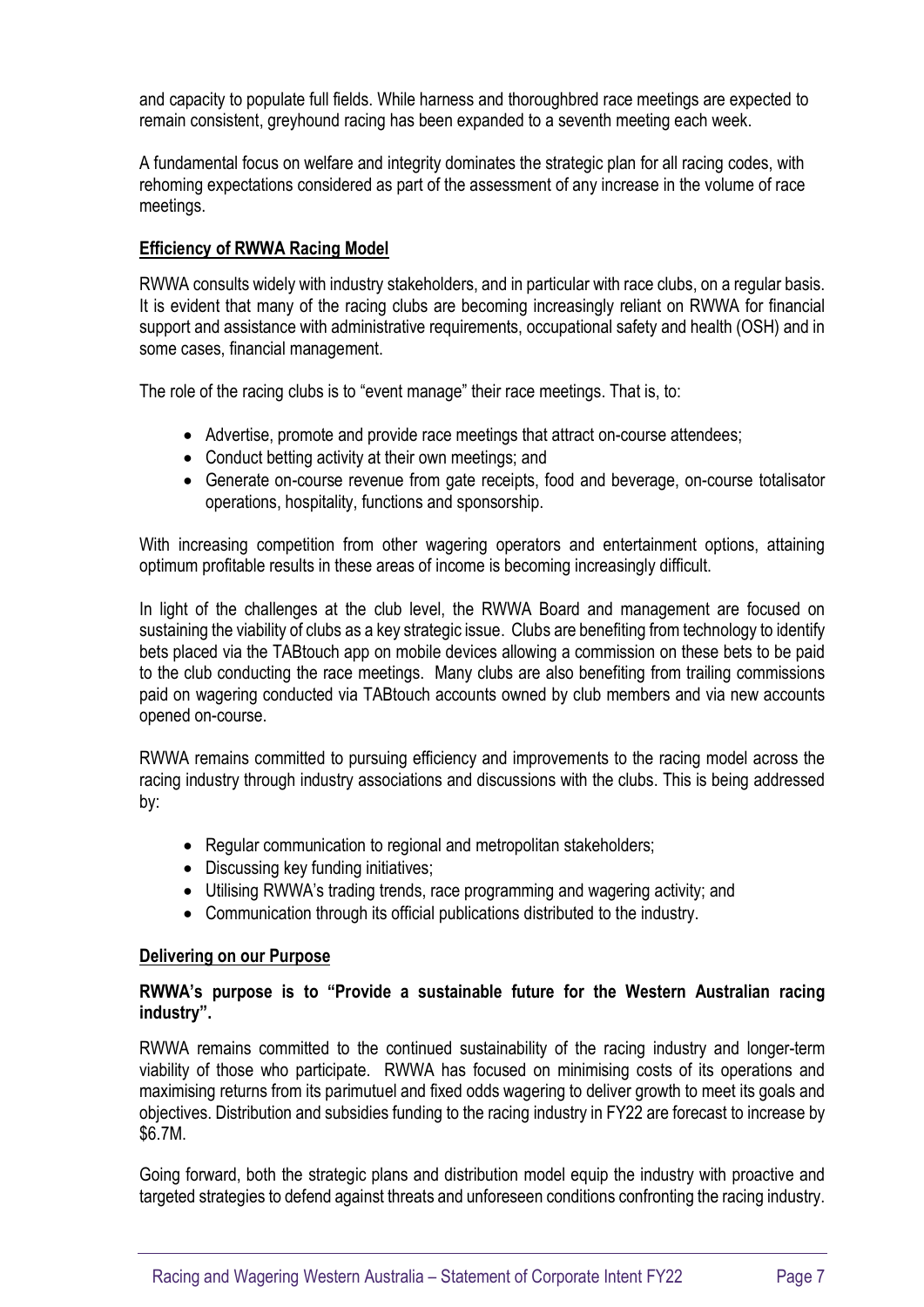Overseen by the Stewards, RWWA adheres to best practice initiatives in relation to integrity and continues to maintain this high standard on and off the race track.

In FY21, RWWA further invested in welfare initiatives (WA Race Horse Welfare Plan), building on its current Equine Welfare Strategy, to further safeguard the wellbeing of its thoroughbreds and standardbreds, and addressing the key issues of traceability, rehoming and responsible end-of-life management. Additionally, RWWA continues to invest further into Off the Track WA, a program to promote a life after racing for retired race horses.

RWWA also manages and funds the Greyhound as Pets (GAP) program. Since directly taking over the GAP program in FY14, RWWA has increased its animal funding specific to this area to more than \$1M annually.

RWWA acknowledges that increased animal activism is an ongoing key threat to the racing industry. While our strategy includes programmed initiatives to mitigate against this and other threats, the controls in place regarding the use of whips in thoroughbred and harness racing, the issuing of licenses for the exportation of greyhounds and the introduction of responsible animal breeding in racing all assist in ensuring that WA racing is resilient in the face of such threats.

Further enhancements are continually made in relation to breeding and retirement reporting across all three codes at a local and national level. In particular, both equine codes will see the provision of breeders to be licensed to regulate breeding activity in the racing industry in the State. The broader racing industry is improving its data collation and knowledge of all racing animals from birth to retirement; this will be achieved through compliance and enforcement of reporting requirements combined with expanded efforts to attain visibility over race horses in their retirement.

#### Industry Funding

While a key long term objective within the distribution model has been to grow the amount of funding to racing industry participants over time, clubs in recent years have been significantly affected by the downturn in on-course totalisator revenues. The industry's continued sustainability cannot be reliant solely on animal quality and population size but must also be anchored by the clubs remaining viable in an extremely competitive sporting and entertainment environment. Many race clubs have tired facilities that do not meet contemporary public expectations.

RWWA's distribution model needs to supplement this downturn in on-course revenues and therefore future needs of the clubs need to be balanced against the steady growth RWWA has attained for the industry through stakes, subsidies and breeding incentive schemes.

It is key to this State that the available funds for the racing industry continue to grow year-on-year to meet industry needs and to ensure Western Australia's relativity with the rest of Australia is benchmarked accordingly. Prizemoney levels in Victoria and New South Wales continue to increase rapidly, which in turn encourages Western Australian based owners to invest in animals racing in these jurisdictions. It is imperative Western Australia maintains competitive prizemoney levels to drive investment in the local industry and maintain employment.

Participation in all three racing codes is in decline and RWWA must implement strategies to improve confidence levels and stabilise the industry with the medium term objective of returning the industry to growth. Industry funding in FY22 will continue to have a strong focus on animal welfare through the continued implementation of the WA Race Horse Welfare Plan, which incorporates all stages of a racehorse's life through a program of investment, education, monitoring and regulation, with immediate focus on traceability, rehoming and responsible end-of-life management.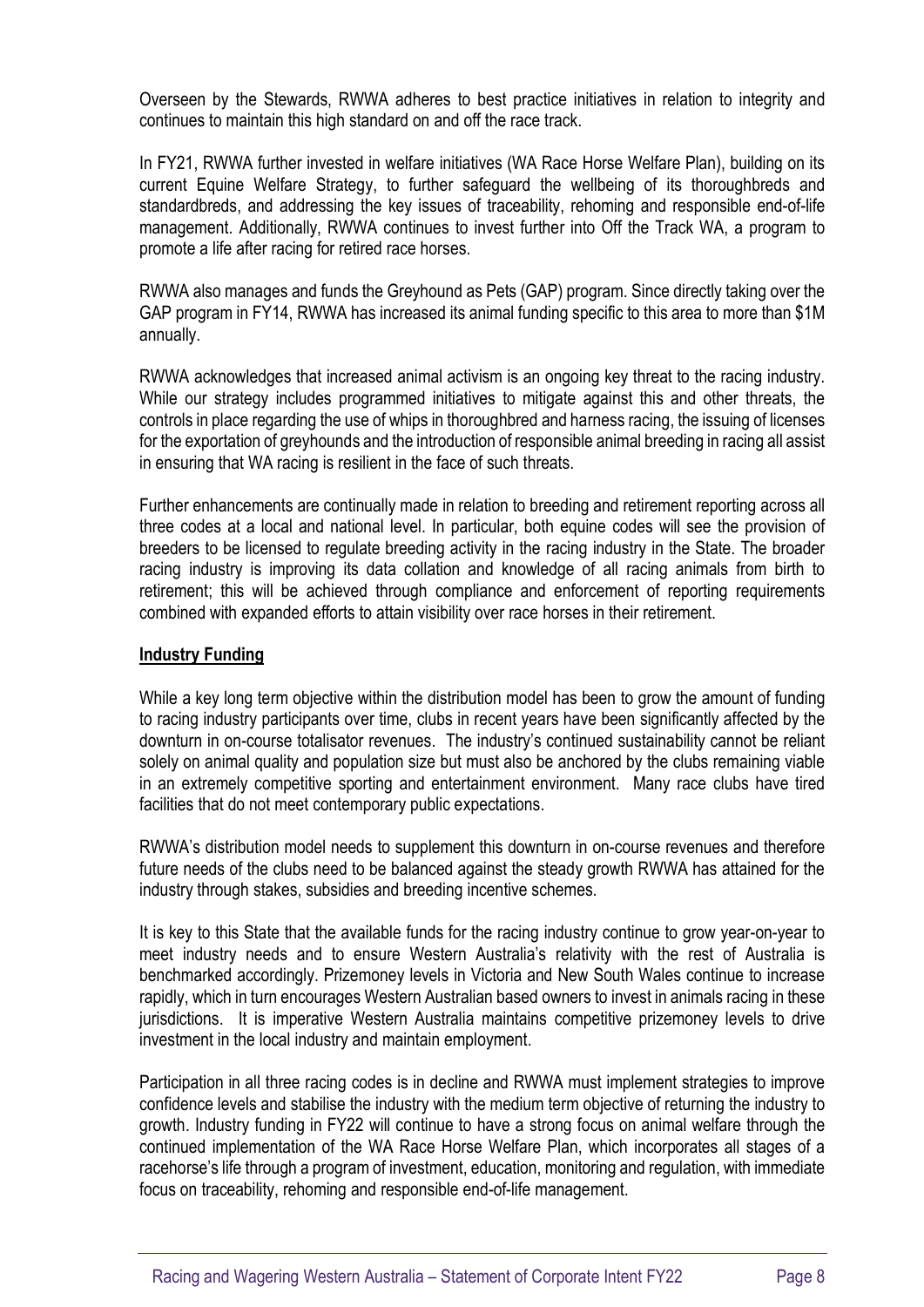The RWWA grants program has provided for upgrades to on-course infrastructure facilities that generate income from on-course operations on both race days and non-race days. Continued success in this area will offset declining revenues from on-course wagering and generate sustainable revenue streams from other sources.

The clubs will continue to have certainty over their RWWA revenue for budgeting purposes. Off-course turnover is driven by the quality of vision, the day and time the race meeting is being conducted, as well as the type of racing program available – over all of which the clubs have limited control. The subsidisation of \$6.5M of vision production costs in FY21 continues to remove this significant cost from clubs and ensure the quality of presentation to the wagering market.

RWWA has developed an extensive content strategy to promote all three racing codes through both the traditional SKY Racing platforms together with digital channels.

#### Racing Industry Grants and Development

RWWA's strategic position for race clubs is for racecourses to be developed with contemporary and comfortable facilities for patrons and to provide the safest racing for the utmost integrity of the racing product. Clubs must strive to introduce a number of advancements that include:

- Presentation of a modern, visually exciting product, both in terms of quantity and quality for both on-course and off-course punters;
- A plan to protect the environmental sustainability of the industry, including minimisation of water use;
- Meeting the expectations of the on-course patron in the entertainment market, particularly encouraging the high-value off-course punter to go on-course;
- Addressing the operational needs of the racing industry participants, with a focus on the racecourse as a workplace; and
- Servicing the essential needs of horse training by providing high quality, affordable training infrastructure.

The RIGP (Racecourse Infrastructure Grants Program) and RfR (Royalties for Regions) grant funding programs are now complete. It is critical that further infrastructure funding support be forthcoming for the racing industry if it is to retain patronage, as expectations when attending recreational and sporting pursuits are on the increase. RWWA continues to provide marketing support for the race clubs via the Owners Only initiative in order to assist the clubs in driving on-course participation.

#### RWWA Funded Grants

RWWA continues to assist clubs with essential infrastructure projects.

In FY21, RWWA allocated \$15M in grant funding to assist clubs with essential infrastructure, including replacement of the irrigation bore at the Pinjarra Race Club, replacement of stewards towers at Belmont Park and Gloucester Park, upgrades to track lighting at Bunbury and Northam Harness Racing Clubs, new perimeter fencing at Geraldton Turf Club and commencement of the major project to re-develop the Bunbury Turf Club.

In the absence of alternative funding sources in FY22, RWWA has allocated an amount of \$18.3M to further support essential club infrastructure requirements. A substantial portion of these grant funds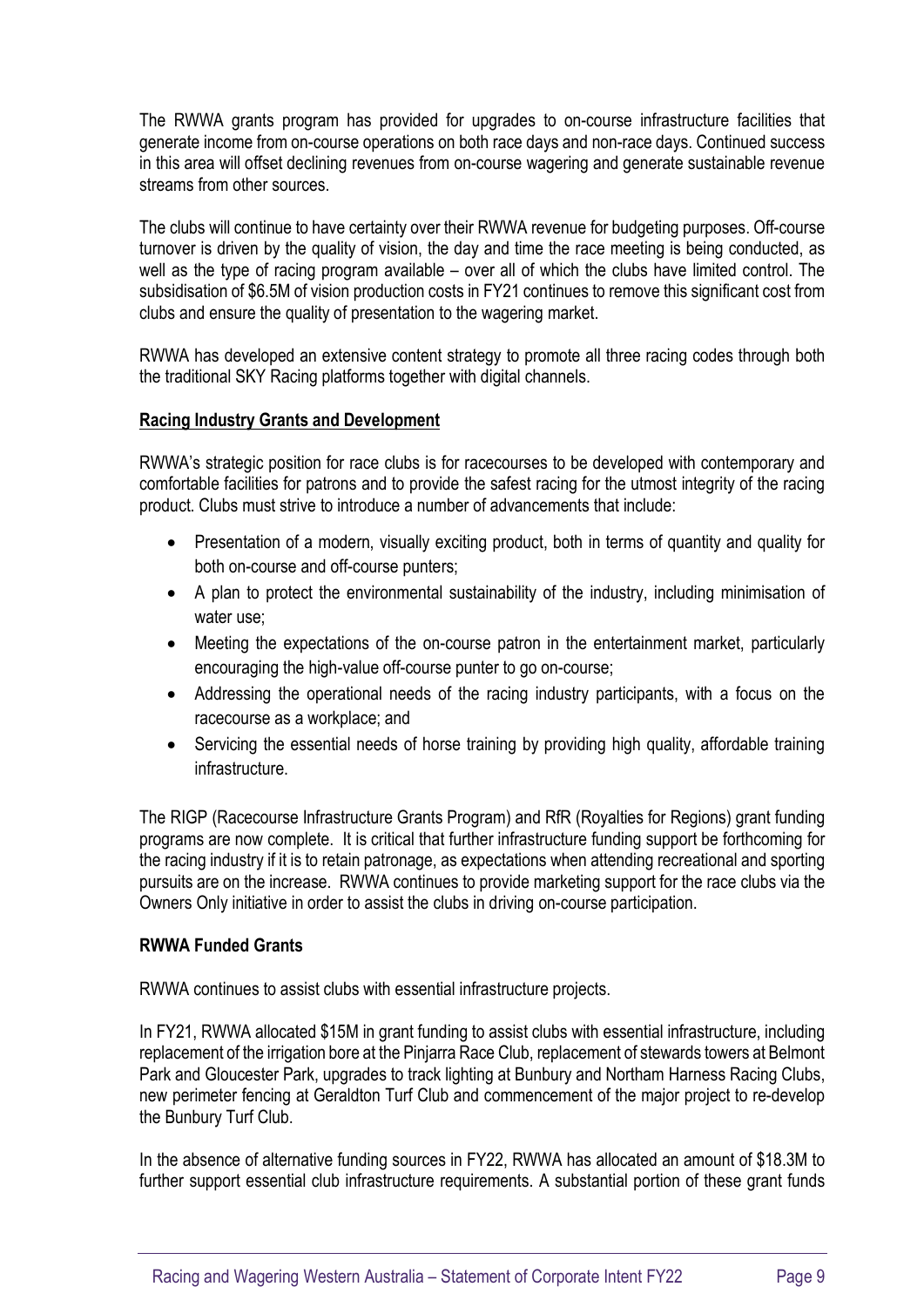will be directed to completion of the major project to rebuild the Bunbury Turf Club racing and training surfaces and re-construction of raceday stalls and pavilion.

#### RWWA Funded Training Facilities

RWWA provides two dedicated training facilities, being the Lark Hill thoroughbred training complex and the Byford harness training complex.

#### RWWA Strategic Land Acquisition

In FY20, RWWA acquired a multi-purpose racehorse welfare facility for the use of retraining by accredited re-trainers and emergency care for retired racehorses. Ownership of the land and facility will remain with RWWA.

RWWA continues to invest in transforming this facility from its previous use as a horse stud to its new purpose.

#### Animal Welfare

Animal welfare remains an integral component of RWWA's strategy, with initiatives continually implemented to further safeguard the welfare of all animals bred for the purpose of racing, throughout all stages of their lifecycle.

These initiatives are supported by the relevant animal welfare legislation, as well as rules and policies which racing authorities enforce to underpin the successful regulation of welfare within racing.

Vision: To set the highest standard in animal welfare for the Western Australian racing industry.

Mission: To ensure that the current and best standards of care are provided to racing animals during all stages of their lives.

The WA Racehorse Welfare Plan was announced in FY20, with a specific focus in the areas of traceability, rehoming and responsible end of life management for horses that are not suitable for rehoming. As the majority of initiatives from the WA Racehorse Welfare Plan that fall within RWWA's remit have been implemented or near completion, FY22 and beyond will focus on an extension of a broader equine welfare strategy, under the following pillars.

| Pillar                                |                                                                                                                                                              |
|---------------------------------------|--------------------------------------------------------------------------------------------------------------------------------------------------------------|
| <b>Traceability</b>                   | Continue to develop and effectively monitor full lifecycle<br>tracking for all horses bred for racing.                                                       |
| Racing                                | Enhance existing practices and regulations to support<br>the welfare and safety of all racehorses.                                                           |
| <b>Post-Racing</b>                    | Continue to support and assist horses in their transition<br>beyond the racing industry.                                                                     |
| <b>Industry Culture and Education</b> | Maintain a culture whereby the welfare of the horses is<br>at the forefront of all decisions and educate the public<br>on horse welfare within the industry. |

The holistic greyhound welfare strategy has been revised for FY22 and beyond, with a focus on the following pillars: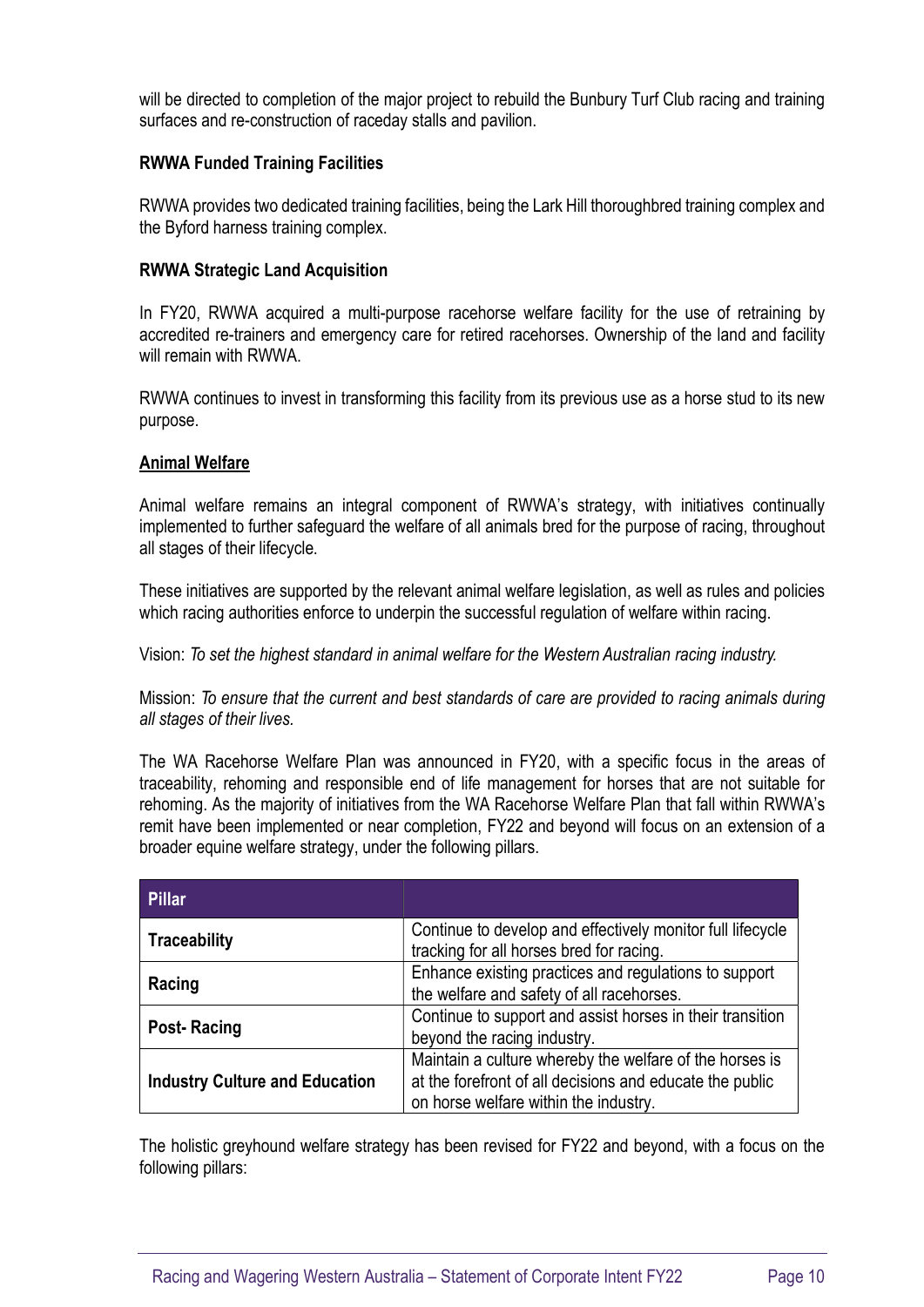| <b>Pillar</b>                         |                                                                                                                                                                           |
|---------------------------------------|---------------------------------------------------------------------------------------------------------------------------------------------------------------------------|
| Governance                            | Continue to be forward thinking and leaders in setting the<br>standards that maximise welfare during all stages of a<br>greyhound's life.                                 |
| Racing                                | Enhance existing practices and regulations to support the<br>welfare and safety of all greyhounds within the racing<br>industry.                                          |
| Rehoming                              | Further support the adoption of retired greyhounds, through<br>advances in rehoming practices.                                                                            |
| <b>Industry Culture and Education</b> | Maintain a culture whereby the welfare of the greyhounds is<br>at the forefront of all decisions. Educate the general public<br>on greyhound welfare within the industry. |

A suite of rule amendments combined with implementing more stringent controls in current welfare and tracking of greyhounds has, and will continue to be, a key focus.

RWWA continues to increase investment in the areas of treatment, rehabilitation and rehoming of greyhounds through the extension of its Greyhound Injury Surgery Rebate scheme to include 'Public Trials' and continuance of the Greyhound Injury Full Recovery Scheme.

Through partnerships with external rehoming agencies and the extension of the Sterilisation and Dental Subsidy scheme, RWWA continues to support the rehoming of greyhounds through a variety of rehoming pathways.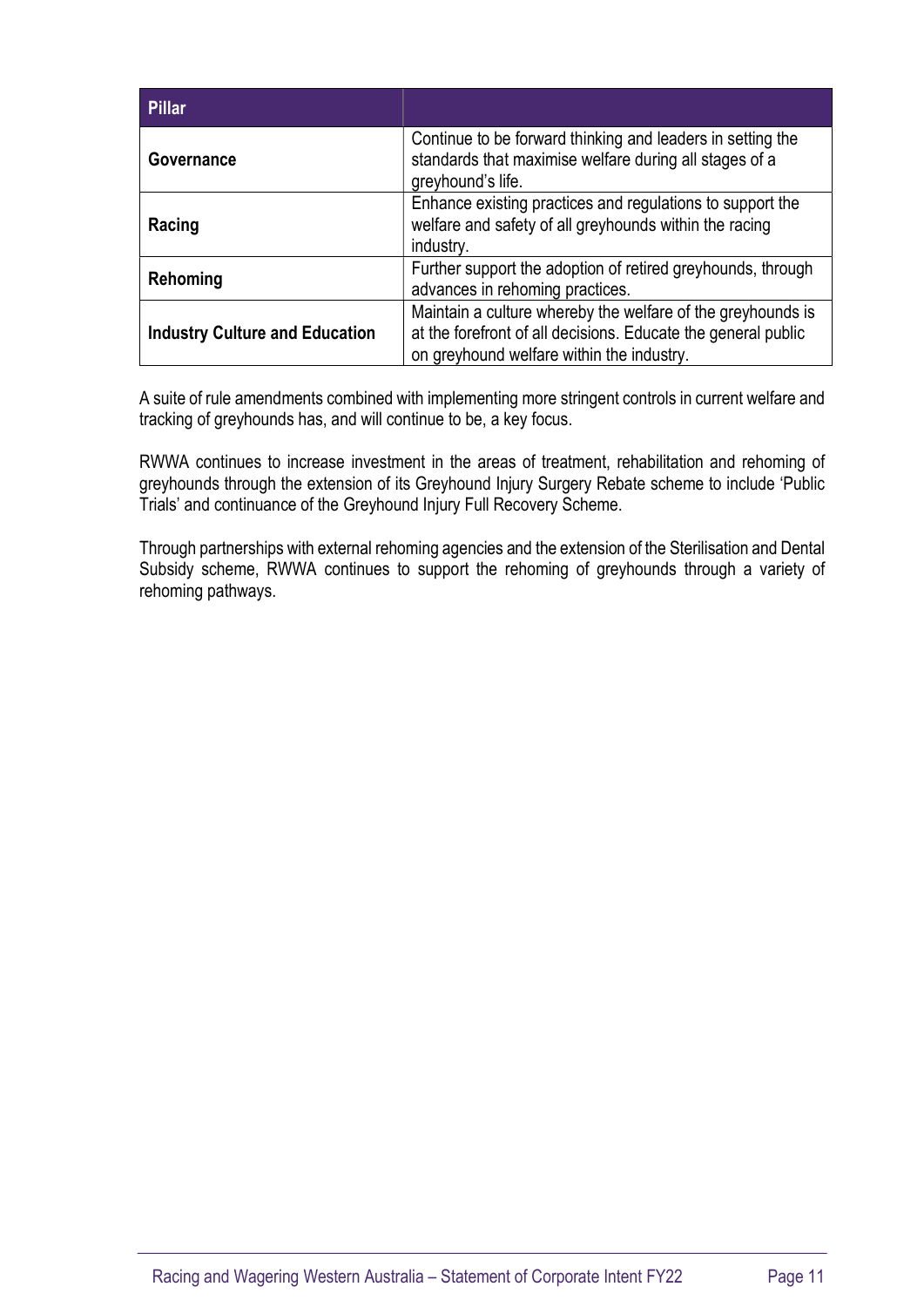# DISTRIBUTION OF FUNDS

### Table 1: Racing Industry Distributions for FY22

| <b>DISTRIBUTION OF FUNDS</b>                                                                                                                                                                                  |                        |                                   |                     |           |                     |                                |
|---------------------------------------------------------------------------------------------------------------------------------------------------------------------------------------------------------------|------------------------|-----------------------------------|---------------------|-----------|---------------------|--------------------------------|
|                                                                                                                                                                                                               |                        |                                   |                     |           |                     |                                |
| Table 1: Racing Industry Distributions for FY22                                                                                                                                                               |                        |                                   |                     |           |                     |                                |
| Racing Industry distributions are made up of RWWA profits / retained earnings and government grants                                                                                                           |                        |                                   |                     |           |                     |                                |
|                                                                                                                                                                                                               |                        |                                   |                     |           |                     |                                |
| received through Western Australia Race Fields Legislation.                                                                                                                                                   |                        |                                   |                     |           |                     |                                |
|                                                                                                                                                                                                               |                        |                                   |                     |           |                     |                                |
| Section 77 (2) c of the Racing and Wagering Western Australia Act 2003 requires RWWA to disclose<br>the proportions of industry distributions to the classes of racing clubs as shown in the following table. |                        |                                   |                     |           |                     |                                |
|                                                                                                                                                                                                               |                        |                                   |                     |           |                     |                                |
| <b>Track Class</b>                                                                                                                                                                                            |                        | <b>Thoroughbreds</b><br>% of Code | <b>Harness</b>      | % of Code |                     | <b>Greyhounds</b><br>% of Code |
| Metropolitan                                                                                                                                                                                                  | $($ \$000's)<br>59,091 | 57.5%                             | (\$000's)<br>21,712 | 59.4%     | (\$000's)<br>13,598 | 54.6%                          |
| Country                                                                                                                                                                                                       | 43,653                 | 42.5%                             | 14,813              | 40.6%     | 11,305              | 45.4%                          |
| <b>Total Distributions</b>                                                                                                                                                                                    | 102,744                | 100.0%                            | 36,525              | 100.0%    | 24,903              | 100.0%                         |
| <b>Total Subsidies</b><br><b>Grand Total</b>                                                                                                                                                                  | 9,004<br>111,748       |                                   | 2,266<br>38,792     |           | 1,217<br>26,120     |                                |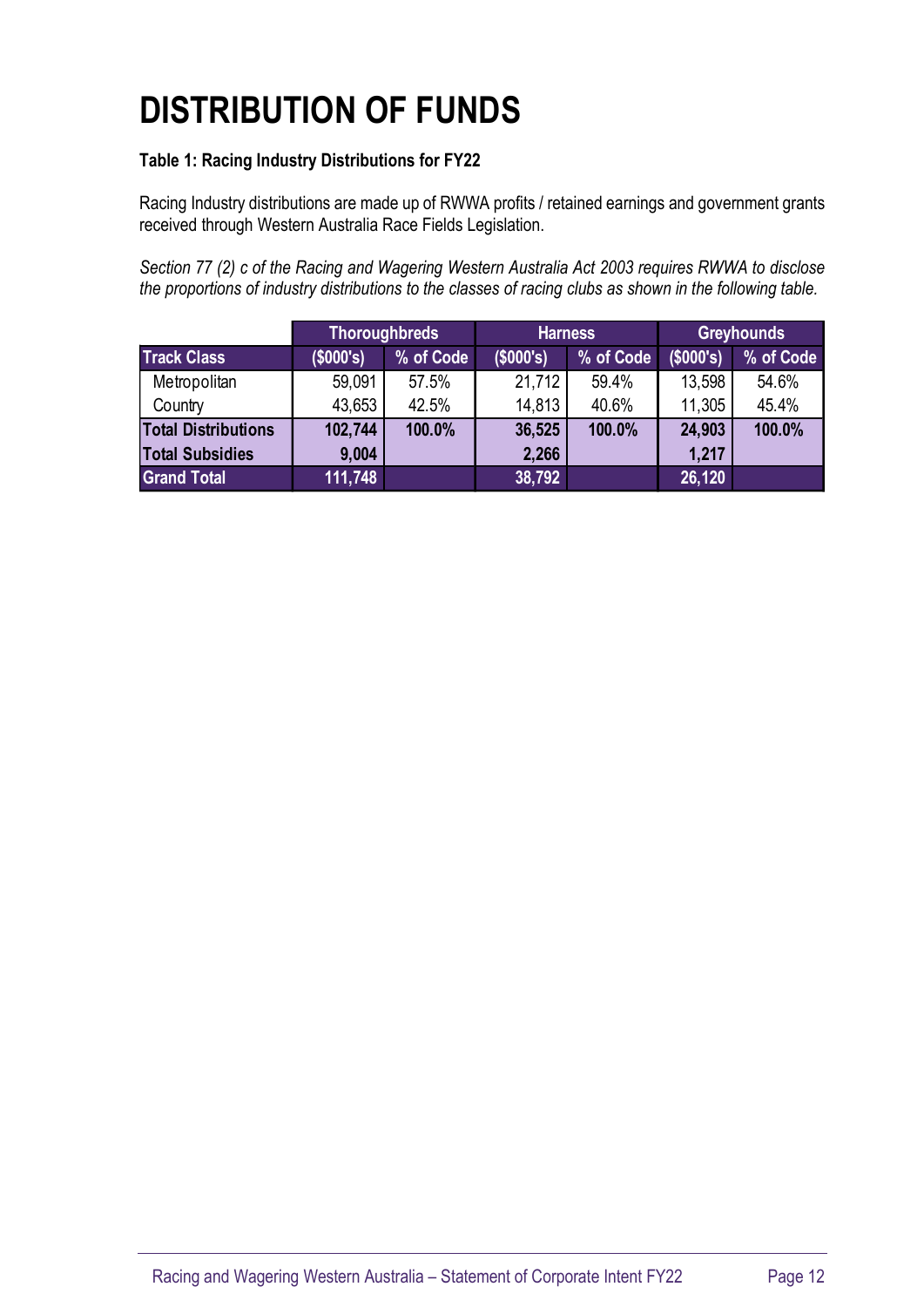## KEY PERFORMANCE INDICATORS

| <b>KEY PERFORMANCE INDICATORS</b><br><b>Key Performance Indicators</b>                                    |                     |
|-----------------------------------------------------------------------------------------------------------|---------------------|
|                                                                                                           |                     |
|                                                                                                           | <b>FY22</b>         |
| Number of bets processed (% Change from prior year)                                                       | $-9.56%$            |
| Distribution to Racing and Sports (\$000)<br>Distribution to Racing and Sports (% Change from prior year) | 176,659<br>$3.94\%$ |
| Number of staff (FTE)                                                                                     | 380                 |
| Return on Assets (%)                                                                                      | 83.79%              |
| Return on Assets (% Change from prior year)                                                               | $-9.58%$            |
| Primary Betting System availability (%)                                                                   | 99.96%              |
| Primary Betting System availability (% Change from prior year)                                            | 0.00%               |

# ACCOUNTING POLICIES

Policies adopted in the preparation of the accounts for the period of this Statement of Corporate Intent are consistent with the accounting policies outlined in RWWA's annual report.

# REPORTING REQUIREMENTS

RWWA undertakes financial reporting of its business activities in accordance with the requirements of the Financial Management Act 2006 ("the Act") and Treasurer's Instructions. RWWA also provides information for regulatory and monitoring purposes to the Gaming and Wagering Commission and other government agencies as required. RWWA also provides information to the Minister for Tourism; Racing and Gaming; Small Business; Defence Issues; Citizenship and Multicultural Interests and to Parliament when requested.

The Act also requires RWWA to produce an annual report comprising a report on the operations of the organisation, performance indicators and financial statements.

In addition to the above legislation, RWWA, in the performance of its functions, must and will comply with any other legislated reporting requirements.

RWWA is also required to provide information to State Treasury under the Government Financial Responsibility Act 2000.